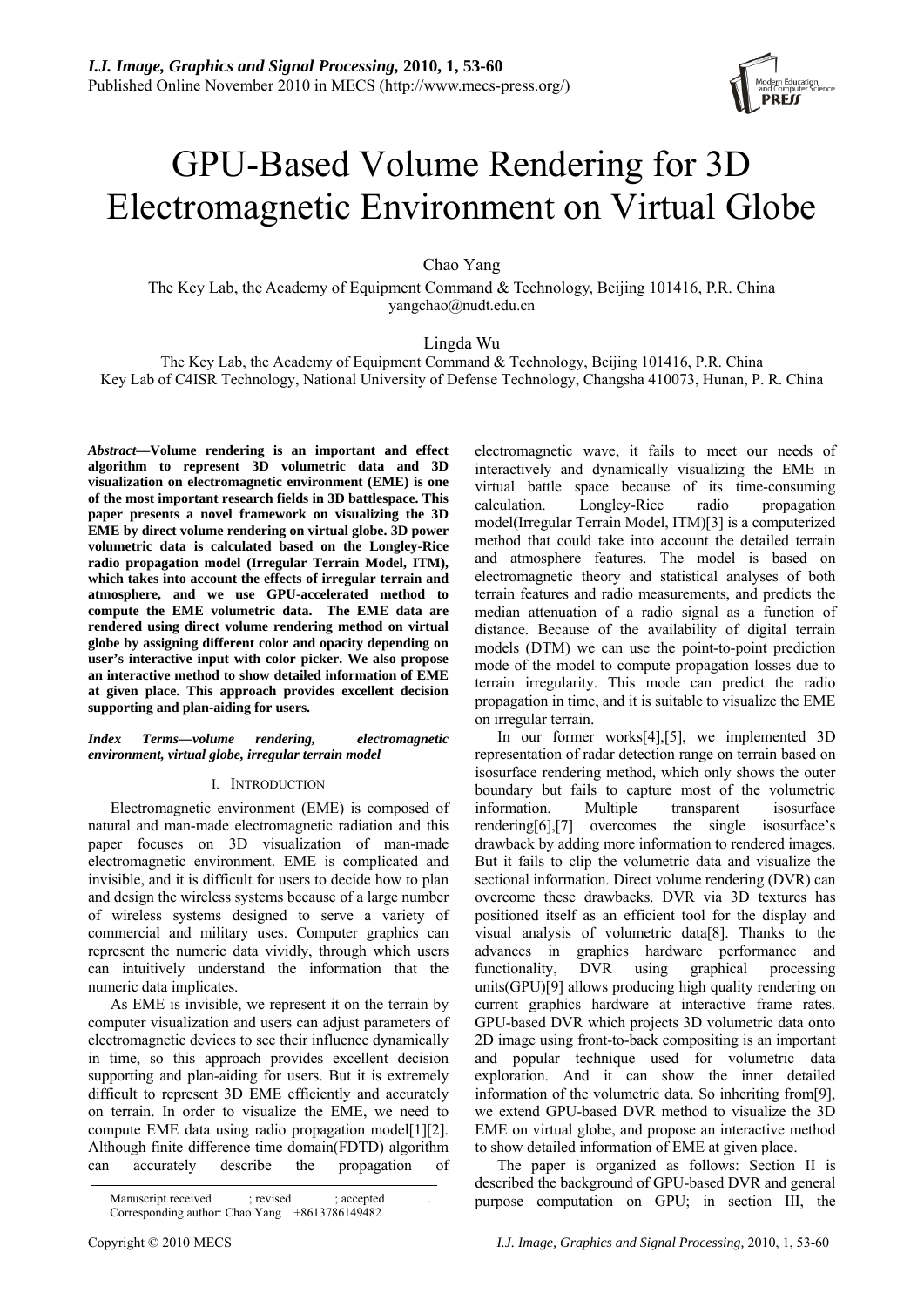framework of the GPU-based volume rendering system is proposed, and in section IV and section V, we will describe the GPU-based computation of 3D EME and extend GPU-based DVR on virtual globe in detail; The experiment results and conclusions are shown in section VI and section VII respectively.

#### II. BACKGROUND

Volume visualization is one of the important research fields in computer graphics. The recently works of GPU-based volume rendering is summarized in the book [\[10\]](#page-6-9). Here we only discuss the ray casting approach we relate to. Because of commodity graphics hardware fully programmable, traditional direct volume ray-casting rendering approach can completely transfer from CPU to programmable GPU, which can take advantage of parallel fragment units and high bandwidth to video memory. And GPU-based ray-casting can produce high quality 2D images on current graphics hardware at interactive frame rates. Now it is widely used in scientific visualization.

GPU-based ray-casting approach projects 3D volumetric data to 2D image along projecting direction. The rendering proxy mesh is a volume bounding box and its vertex color is assigned the 3D texture coordinates. And it is a multi-pass approach[\[8\]](#page-6-7)[,\[9\]](#page-6-8) to render the volumetric data. The first pass renders back faces of the volume bounding box to a 2D RGB texture by the performance of Frame Buffer Object(FBO)[\[11\]](#page-6-10). So the color components in the texture correspond to the termination point between the projecting rays of sight and volume. The second pass renders front faces of the volume bounding box. In this pass, the main ray-casting fragment shader is executed. In vertex shader, the vertex position is transformed to eye coordinates space and passed to fragment shader. In fragment shader, the termination point is fetched for each fragment from back faces texture by the transformed vertex position. So the projecting ray direction can be computed as fragment color minus termination point. And then the shader samples 3D texture of the volumetric data from front to back along the ray direction and assigns color to each sampler by the transfer function. At last it composes each sampler color along this ray direction as the final fragment color. The last pass is blended the 2D volume image to the scene. There are many methods to speed up the GPU-based ray-casting, such as octre[e\[12\]](#page-6-11), early ray terminatio[n\[13\]](#page-6-12) , empty-space skipping[\[8\]](#page-6-7), and so on.

There are also many literatures on studying general purpose computation and visualization on GP[U\[17\]](#page-6-13)[\[18\],](#page-6-14) such as cloud renderin[g\[15\]](#page-6-15) and fluid simulatio[n\[16\].](#page-6-16) Current GPU has high data bandwidth and high dense parallel computation, and it can render the pixel color to 3D texture, which can be used to calculate and output the 3D volumetric data directly. Therefore it enhances the application of the GPU in 3D volumetric data computation. Crane et al [\[19\]p](#page-6-17)roposed a real-time physically based simulation and rendering of 3D fluids. They showed not only how 3D fluids can be simulated and rendered in real time, but also how they can be seamlessly integrated into real-time applications. So inspired from [\[19\],](#page-6-17) we use GPU

to accelerate the 3D EME volumetric data computation, and output the volumetric data using 3D texture.

#### III. FRAMEWORK

This paper aims at exploiting graphics processing units (GPUs) for interactive volume rendering of 3D EME on virtual globe. The framework of the computation and rendering system is shown in Fig. 1. The steps in the dash box are run on GPU. The system consists of two major parts: GPU-based 3D EME calculation and direct volume rendering. Our system takes full advantage of the performance of current GPU.

The 3D EME computation is based on Longley-Rice radio propagation model(ITM). Using ITM, we can get power density of radio radiation at 3D space, while taking into account the effects of atmosphere and terrain. By calculating and summing the power density of every radio radiation within a certain frequency bands, the 3D EME volumetric data is constructed. All of these calculations are performed via a fragment shader. And the calculation result is stored in a 3D floating-point texture. We use the Ping-Pong technology [\[20\]](#page-6-18) and bind different 3D textures to feed back the EME power density. To facilitate the use of GPU computing on 3D virtual globe, the 3D EME volumetric data is divided along the direction of latitude, longitude and height. Therefore, the resulting 3D floating-point texture uses spherical coordinate system for its voxels. The detail of GPU-based computation of 3D EME is described in section IV.



Fig. 1. System architecture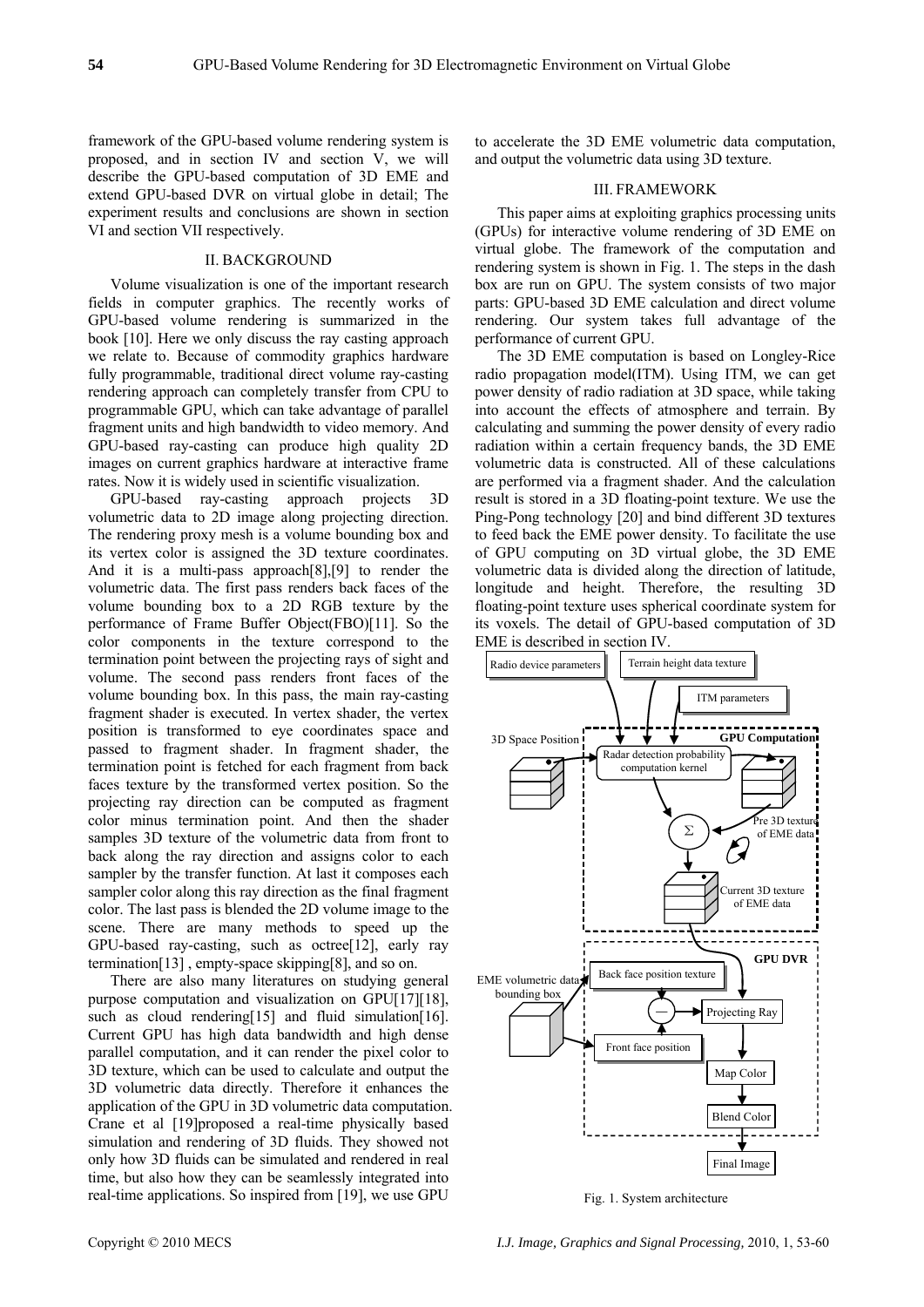We use GPU-based DVR algorithm to render the 3D EME on virtual globe (detail in section V). Our DVR algorithm is similar to [9]. But the voxel position of the resulting 3D floating-point texture uses spherical coordinate system, and it is not regular. So the GPU-based ray-casting regular volume rendering approach can not be used to directly visualize the 3D EME volumetric data. We first transform the 3D EME volumetric data bounding box position to Cartesian coordinate, and then generate the projecting ray in Cartesian coordinate to sample the 3D EME power density data from the 3D texture. At the end, the map color is blended along the projecting ray to composite the final image. Through the coordinate transformation, the 3D EME volumetric data is directly rendered on virtual globe.

Because of using the GPU to accelerate, we can dynamically see the coverage of the 3D EME power density by adjusting the radio device parameters.

## IV. CALCULATION OF POWER VOLUMETRIC DATA OF 3D EME

## *A. Calculating Propagation Loss*

The ITM is used to calculate the 3D EME volumetric data. The purpose of the model is to estimate some of the characteristics of a received signal level for a radio link. This usually means cumulative distributions for what really appears to be a random phenomenon[14]. As described in an ESSA technical report[3], ITM model calculates path loss in three regions, called line-of-sight, diffraction, and scatter regions. And the reference attenuation *Aref* is determined as a function of the distance d from the piecewise formula:

$$
A_{ref} = \begin{cases} \max(0, A_{el} + K_1 d & d \le d_{ls} \\ + K_2 \ln(d / d_{ls}), & d \le d_{ls} \\ A_{ed} + m_d d, & d_{ls} \le d \le d_x \\ A_{es} + m_s d, & d_x \le d \end{cases}
$$
 (1)

Where the coefficients  $A_{el}$ ,  $K_1$ ,  $K_2$ ,  $A_{ed}$ ,  $m_d$ ,  $A_{es}$ ,  $m_s$ , and the distance  $d_{ls}$ ,  $d_x$  are calculated using the algorithms described in [14]. Free space propagation loss is:

$$
L_{fs} = 32.45 + 20 \lg f + 20 \lg d \tag{2}
$$

In which, *f* is the frequency of radio. So the propagation loss is:

$$
L = L_{fs} + A_{ref} \tag{3}
$$

We use the radiated power density value of the radio to represent the EME. From (3), the radio radiated power density value in 3D space is:

$$
P = P_t - L - L_s \tag{4}
$$

In which,  $P_t$  is the radio's power, and  $L_s$  is the other losses, such as system loss, operation loss.

If there are *N* radio devices within the frequency bands, the EME power density is summation of these *N* radio devices:

$$
P = \sum_{i=1}^{N} P_i \tag{5}
$$

Where,  $P_i$  is the power density of *i*th radio radiating at a certain place.

## *B. Profiles of Irregular Terrain*

DTED terrain. In order to extract the profile of terrain, we sample DTED along the path using bilinear interpolation. An example of profile of terrain is shown in the right of Fig. 2. The point-to-point prediction mode of ITM requires terrain elevation database to extract terrain elevation profiles. We use the digital terrain elevation data (DTED). As shown in the left of Fig. 2, the red lines are the path between transmitter and receiver, and the blue lines are the

#### *C. Calculating Power Volumetric Data*

We suppose that there is a radio link between every radio and any 3D space position. Using (5), we can calculate 3D space radio power density value. But the original 3D space radio power density value is a large scale data field, it can not be used to visualize on terrain directly. So as shown in the left of Fig. 3, we divide the 3D space radio power density value into grids as follows. First, 3D space is divided into *n* layers along altitude direction, and then for each layer we divide it into  $m \times k$ grids along longitude and latitude direction and calculate the radio power density value of every node in the grids. After all layers are processed, we will get a discrete 3D power density volumetric data, which is composed of *m*×  $k \times n$  samples, as shown in the right of Fig. 3. So if there are *N* radio devices calculated on the virtual globe, the total number of radio links is  $m \times k \times n \times N$ .

As described above, the calculation of 3D EME power density value is independent at each grid of divided volume space, so it's suitable for parallel computing on GPU. We implement the computation as a fragment shader, and write the result to a 3D texture. Because GPU is designed to render to 2D frame buffer, we must execute fragment shader for each slice of the 3D texture. To run the fragment shader on a particular slice, we render a single quad whose size equals to the length and width of 3D volume. By running all slices along height, we can get the entire volumetric data.

Before the GPU calculation, we must input radio parameters (Position, Power, Gain, Frequency, System loss), and terrain height data into GPU. The radio parameters are organized as uniform structure and terrain height data is packed into a 2D texture. The output EME data is stored in two 3D textures which are bound to FBO by Ping-Pong technology. We swap the two 3D textures for output and input target. The pre 3D texture stores the summation of 3D EME power density of all radio devices before current radio device computing. The current 3D



Figure 2. Extraction of terrain elevation profiles. Path between transmitter and receiver(left); profile of terrain(right)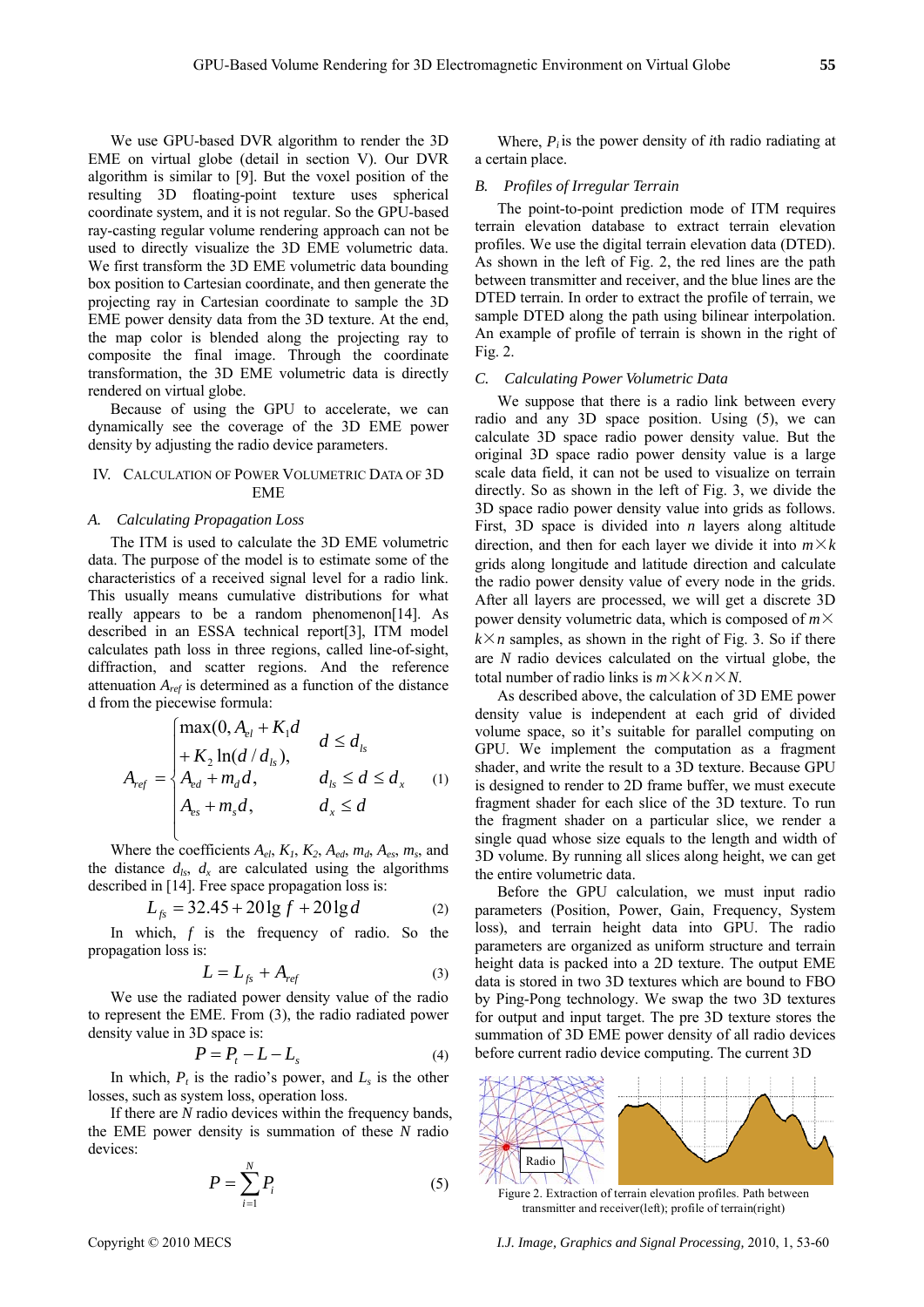

Figure 3. Construction of EME data field. Divided grids(left); power volumetric data of 3D space shaded in different colors on 3D globe(right)

texture stores the sum of power density of current radio device and pre power density from the pre 3D texture. When a radio device is finished calculating, the pre 3D texture and current 3D texture is exchanged for the next radio device computation.

The left of Fig. 4 shows the bounding box of 3D EME volumetric data which is from position  $minLLA(lat_0, lon_0,$ coordinates system. Where  $lat_n$ ,  $lon_n$ ,  $alt_n(n=0, 1)$  are latitude, longitude and height respectively. The resolution determined by our GPU performance. We only compute the EME power density value within the bounding box. If req uired computing area is larger than the *minLLA* and  $alt_0$ ) to position *maxLLA*( $lat_1$ ,  $lon_1$ ,  $alt_1$ ) in spherical of computing bounding box is  $256 \times 256 \times 64$  which is *maxLLA*, the required computing area can be divided into appropriate bricks along the latitude and longitude direction. The area of terrain height texture covers position of all radio devices and the computing bounding box coverage and its resolution is  $2048 \times 2048$ . The terrain height profile can be looked up along the position from computing position to radio device at intervals of 1/2048. Therefore, we can extract the terrain elevation profile on GPU.

Here we summarize the approach of computing 3D EME power density value on GPU at a particular grid as follows:

- 1) Input the radio device parameters, and the *bounding box (minLLA, maxLLA);*
- *2) Transfrom the fragment position to spherical coordinate;*
- *3 ) Get pre summation of the power density from the pre 3D texture;*
- *stion to 4) Interpolate terrain profile from device po* fragment position in the terrain texture;
- *5) Use the ITM to calculate the current power density;*
- *6*) Sum the pre power density and current power *density, and output the su mmation to current 3D texture;*
- for next one radio device computation. *7) Exchange pre 3D texture and current 3D texture*

#### V. VOLUME RENDERING EM E ON 3D GLOBE

the method described in section IV is not regular, and the volumetric data is organized in spherical coordinates system. So the GPU-based ray-casting regular volume In section II, we revisited GPU-based ray-casting volum e rendering approach, which visualizes regular volumetric data and uses regular volume bounding box as proxy mesh. 3D volumetric data of EME calculated using

ren dering approach can not be used to directly visualize the 3D EME volumetric data. And in this section we extend the ray-casting approach to visualize the 3D power sho w the detailed information of EME at given place volumetric data of EME on globe and propose a method to interactively.

## *A. EME Volumetric Data Bounding Box*

Fig. 4 shows the EME volumetric data bounding box on 3D globe and back faces texture. Suppose the 3D volumetric data is calculated in a bounding region from position minLLA( $lat_0$ ,  $lon_0$ ,  $alt_0$ ) to position  $maxLLA(lat_1,$  $lon<sub>1</sub>$ ,  $alt<sub>1</sub>$ ) in spherical coordinates system. Fig. 5 shows the 3D volumetric data in section using blue color. The line s. Obviously, the maximal altitude of volumetric data volumetric data bounding box is marked by black wide bounding box is *alt*<sub>1</sub> plus *alt*, and can be calculated as follows:

$$
alt_1 + alt = \frac{R + alt_1}{\cos(\theta)} - R
$$
 (6)

In which, *R* is the earth radius,  $\theta$  is equal to  $max(lat_1-lat_0, \quad lon_1-lon_0)/2$ , so the volumetric data bounding box is larger than volumetric data calculating region(see Fig. 5).

In GPU-based ray-casting rendering approach, the 3D texture coordinates are assigned as color to each vertex of the volumetric data bounding box, which is rendered to a back faces texture as projecting ray termination point. But the 3D EME volumetric data is not regular grid; it's difficult to get its 3D texture coordinates at each vertex of bounding box. Furthermore, the 3D texture coordinates can not be directly assigned to vertex, because the texture coordinates system is not homogeneous in the bounding box. We propose a novel method which does not assign 3D texture coordinates to each vertex directly, but uses vertex's position of spherical coordinates and transforms spherical coordinates to texture coordinates in fragment shader. Because the spherical coordinates are not homogeneous, first the spherical coordinates are transformed to Cartesian coordinates as follows:

$$
\begin{cases}\nx = R\cos(\alpha)\cos(\beta) \\
y = R\cos(\alpha)\sin(\beta) \\
z = R\sin(\alpha)\n\end{cases}
$$
\n(7)

Where,  $R, a, \beta$  are spherical coordinates; *x*, *y*, *z* are Cartesian coordinates. Using (7), the eight vertexes' position of volumetric data bounding box are transformed to Cartesian coordinates which are assigned as color to the



Figure 4. EME volumetric data bounding box. Wireframe of bounding box(left); back faces texture of bounding box(right)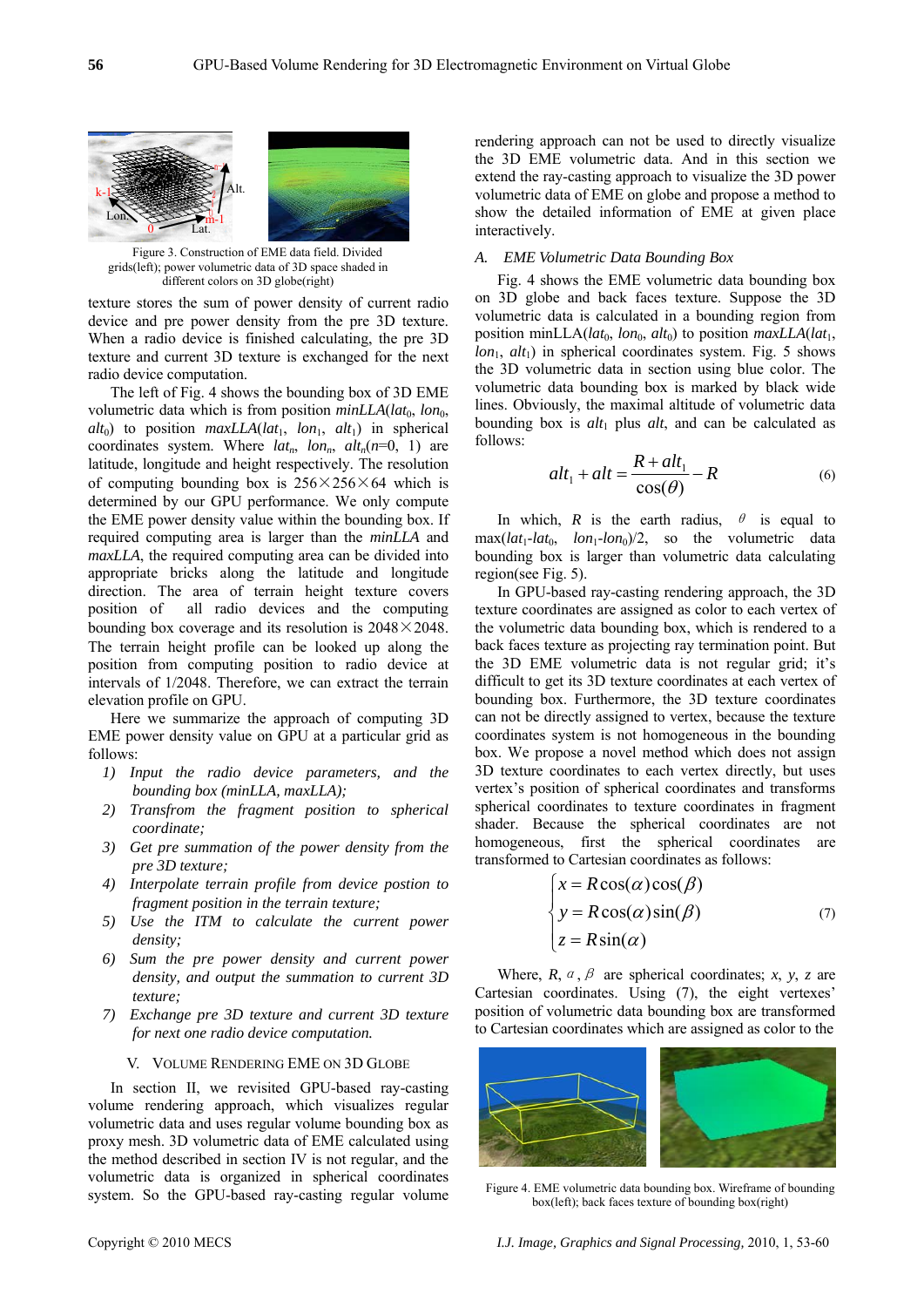

Figure 5. Section of volumetric data bounding box(wide lines), filled color parts is the volumetric data

vertexes. And then by the performance of floating point texture, the floating color value of volumetric data bounding box can be rendered to texture. So the fragment shader can fetch the floating Cartesian coordinates from this texture as projecting ray termination point.

## *B. Volumetric Texture Coordinates Transformation*

In our approach, each vertex's color of volumetric data bounding box is its vertex's Cartesian coordinates position. By rendering the back faces of bounding box to floating point texture as projecting ray termination point and rendering the front faces as projecting ray start point, the projecting ray direction is calculated in fragment shader using vector difference between projecting ray termination point and start point. Traveling along the projecting ray direction, fragment shader is able to fetch EME value from the volumetric texture which contains the volumetric data. But projecting ray is in Cartesian coordinates system, and it needs to transform to texture coordinates system to fetch value from texture. Because the volumetric texture's bounding box is from position  $minLLA(lat_0, lon_0, alt_0)$  to position  $maxLLA(lat_1, lon_1, alt_1)$  in spherical coordinates system, the texture coordinates of this sampling point can be interpolated by spherical coordinates with texture's bounding box.

Transformation of Cartesian coordinates to spherical coordinates is:

$$
\begin{cases}\nR = \sqrt{x^2 + y^2 + z^2} \\
\alpha = \arcsin(z/R) \\
\beta = \arctan(y/x)\n\end{cases}
$$
\n(8)

Interpolation of texture coordinates is:

$$
\begin{cases}\n u = \frac{\alpha - lat_0}{lat_1 - lat_0} \\
 v = \frac{\beta - lon_0}{lon_1 - lon_0} \\
 s = \frac{R - alt_0}{alt_1 - alt_0}\n\end{cases}
$$
\n(9)

The valid range of the volumetric texture coordinates *u*,  $v, s$  is from 0 to 1. So if the volumetric texture coordinates are beyond the valid range, empty-space skipping method can be used to speed up the volumetric data rendering.

The pseudo-fragment shader of our DVR algorithm is that:

```
float4 fragColor = \{0, 0, 0, 0\};
float3 vecStart = fragment position;
     if(samplepos is in clip area) 
           continue; 
     float EMEdensity = 
     fragColor.rgb *(1 - color.a);float3 vecTermin = 
GetFromBackFacesTexture(fragmentposition); 
float3 vecRayDir = vecStart – vecTermin;
for(i = 0 to n segments){ 
     float3 samplepos =TransformTextureCoord(i, vecRayDir); 
     //Clip volume data 
     GetDensityfrom3Dtexture(samplepos); 
     float4 color = mapcolor(EMEdensity);
     fragColor.rgb = color.rgb * color.a +
     fragColor.a = color.a + fragColor.a *(1 -color.a); 
} 
return fragcolor;
```
# *C. Detail Information Widget*

the needs. As shown in Fig. 6, the detail information widget is composed of selected arrows, information box and connected line. The origin of selected arrows represents 3D space position of querying detail information, and the arrows can be picked and moved along latitude, longitude, altitude direction by mouse cur sor. The detail information of EME at the origin of box marked by white rectangle, and it is connected to the origin of selected arrows by a white line which shows the distance between selected wireless system and information querying position. So with our novel detail information widget, the radiation of every wireless systems of EME is shown in detail at any position of virtual globe interactively. The 3D EME is represented using GPU-based volume ray-casting rendering approach. Although it shows the situation of EME composed of many wireless systems on 3D space, it fails to get the detail information of every single wireless system radiation from the volume rendering result, which is important for wireless systems design. The detail information widget is proposed to meet selected arrows can be shown immediately in the information box which lists all wireless systems of EME. The wireless system can be selected in the information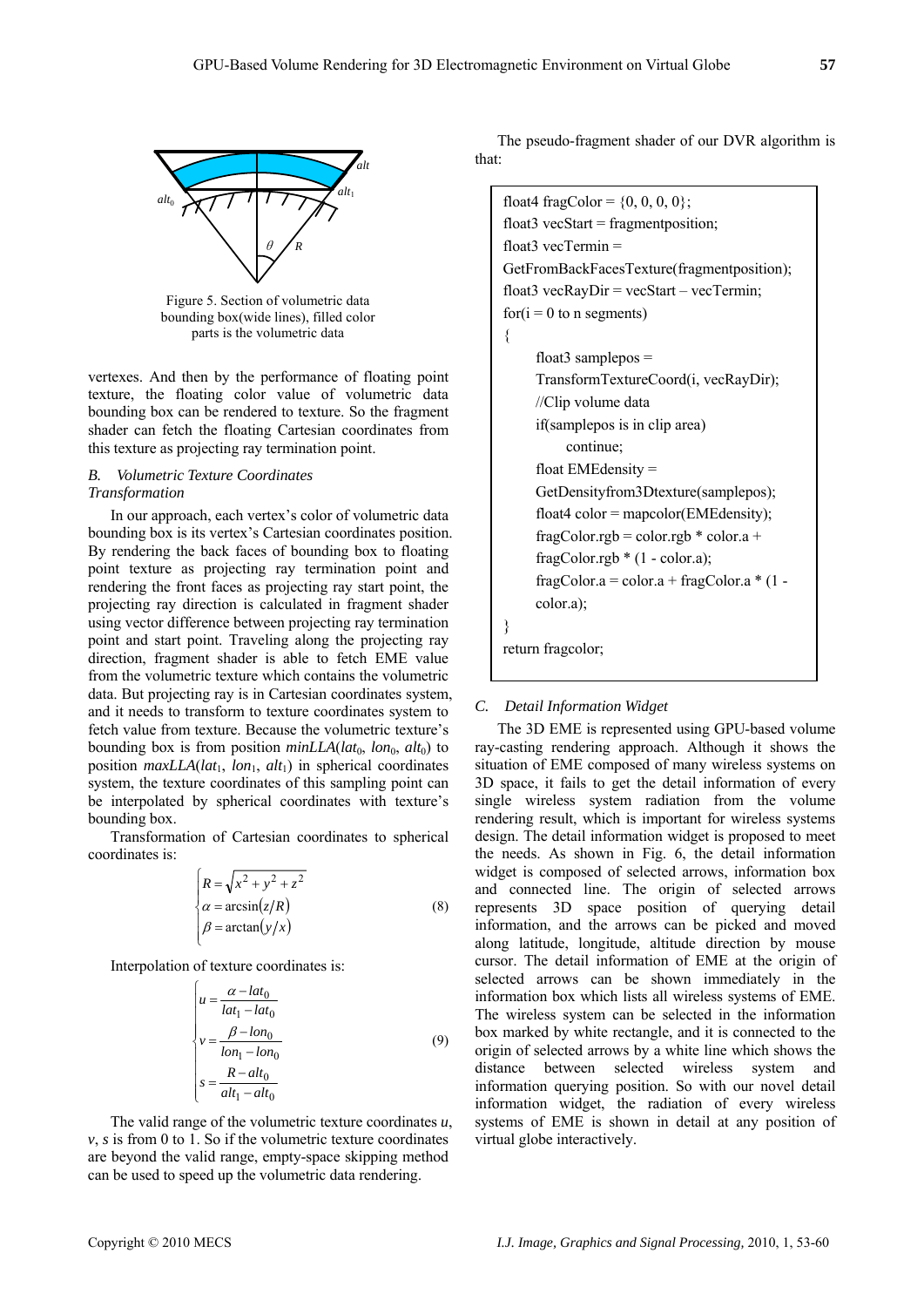

Figure 6. Detail information widget

### VI. EXPERIMENT RESULTS

The prototyp e system is implemented using OpenGL and Cg in the Windows operation system. In our experiments, twenty radio devices are located on the virtual globe which has a latitude-longitude grid spacing of 30 arc-seconds terrain data. These radio devices' parameters are shown in Table I. The polarization is horizontal. The parameters of ITM propagation model are that surface refractivity is 320 N-units, and dielectric constant and conductivity of ground is 15 and 0.005 S/m respectively. The experiments are run on an Intel Pentium Dual 1.8 GHz (2 GB) with a GeForce 8600 GT graphic card (256 MB).

Fig. 7 shows the volume visualization of EME on 3D globe. The volumetric data has a resolution of  $256 \times 256$  $\times$  64 with 32 bits/sample. If the volumetric data is larger, the volumetric data can be divided into several bricks with appropriate size. Each brick is rendered by our ray-casting approach, and then every bricks are blended from back to front. So our approach is suitable for visualizing large EME volumetric data on 3D globe.

| <b>Device No</b>        | <b>Frequency</b> | Power | Gain |
|-------------------------|------------------|-------|------|
|                         | (MHz)            | (kw)  | (dB) |
| 1                       | 450              | 2500  | 20   |
| $\overline{\mathbf{c}}$ | 200              | 2500  | 15   |
| 3                       | 500              | 3000  | 18   |
| 4                       | 350              | 1500  | 25   |
| 5                       | 320              | 2000  | 22   |
| 6                       | 200              | 1500  | 26   |
| 7                       | 500              | 1200  | 17   |
| 8                       | 400              | 1200  | 26   |
| 9                       | 500              | 2000  | 21   |
| 10                      | 100              | 500   | 15   |
| 11                      | 200              | 100   | 21   |
| 12                      | 350              | 500   | 18   |
| 13                      | 350              | 600   | 26   |
| 14                      | 300              | 2500  | 18   |
| 15                      | 480              | 500   | 30   |
| 16                      | 200              | 1000  | 21   |
| 17                      | 350              | 450   | 32   |
| 18                      | 350              | 2500  | 18   |
| 19                      | 400              | 1500  | 20   |
| 20                      | 500              | 1200  | 29   |

TABLE I. PARAMETERS OF RADIO DEVICES

The terrain height data is 90m DEM which is provided by International Scientific & Technical Data Mirror Site, Computer Network Information Center, Chinese Academy of Sciences. The comparison of computing performance between CPU and GPU based implementation is shown in Tabl e 2.

TABLE 2 COMPARISON BETWEEN CPU AND GPU

| Volume size                | Calculation(s) |      |  |
|----------------------------|----------------|------|--|
|                            | <b>CPU</b>     | GPU  |  |
| $128 \times 128 \times 64$ | 32             | 0.98 |  |
| $256 \times 256 \times 64$ | 132            | 3.64 |  |

From Table 2, we can see that GPU based implementation improves the computing performance about 30 times than the CPU based. Our GPU based system is able to interact in real-time. And the average rendering frame rate is 25fps with a widow size of  $1024 \times$ 768.

The EME is represented by interactively assigned different color and opacity with color picker(see bottom of Fig. 7). The EME coverage affected by irregular terrain is vividly and dynamically visualized in time and the parameters of radios can be adjusted interactively, which can provide excellent decision supporting and plan-aiding for users. The top left of Fig.  $7$  is the result of closing one radio marked by a white circle in the lower-right corner, and it's clearly and intuitively to see how much the coverage decreases. As shown in Fig. 8, the inner information of EME can be represented by clipping the volumetric data. The 3D EME volumetric data is clipped in altitude, longitude, and latitude direction respectively. So the inner detail information can be seen, and our method can supply more information than isosurface rendering.

## VII. CONCLUSIONS

We have proposed an approach to extend the GPU-based DVR to represent EME on virtual globe at interactive frame-rates. The Longley-Rice radio propagation model(ITM), which takes into account the effects of irregular terrain and atmosphere, is used to calculate the power density volumetric data. And we use GPU to accelerate the ITM computation. We also present





Figure 7. Rendering results. (Top right) is closed one radio marked by white circle from(Top left); (bottom) is color picker.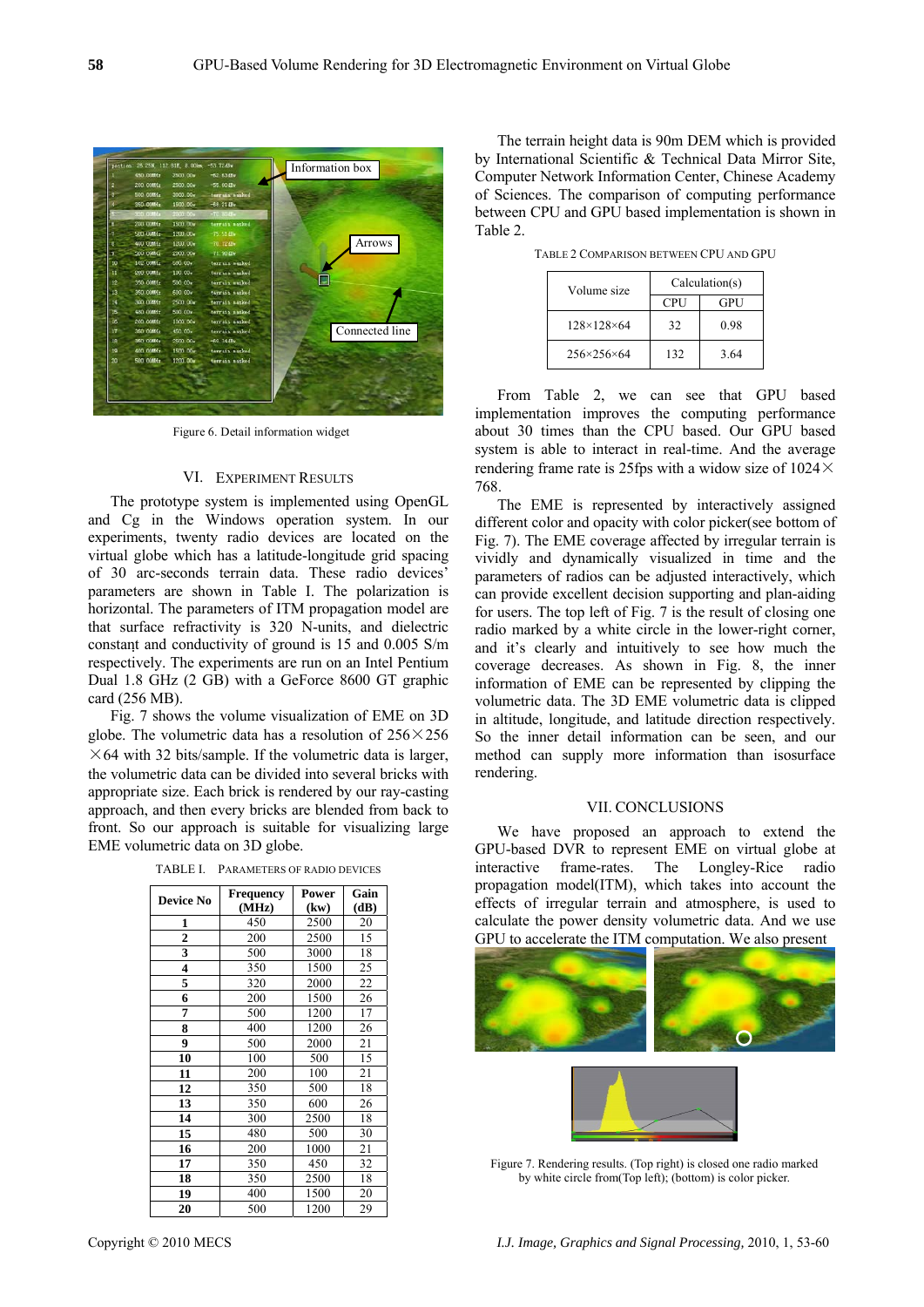<span id="page-6-3"></span><span id="page-6-2"></span><span id="page-6-1"></span>

Figure 8. Clipping volumetric data. EME at altitude of 500m(left) and 5000m(middle); clipping along longitude and latitude direction(right)

<span id="page-6-7"></span><span id="page-6-6"></span><span id="page-6-5"></span><span id="page-6-4"></span>a widget to interactively show detailed information of EME at given place. At last, the interactive 3D EME visualization is implemented on virtual globe, and the results show that this approach can represent the 3D EME at interactive frame rates. Moreover, the EME coverage is vivi dly and dynamically visualized in time and parameters of radios can be adjusted interactively, which can provide excellent decision supporting and plan-aiding for users.

<span id="page-6-12"></span><span id="page-6-11"></span><span id="page-6-10"></span><span id="page-6-9"></span><span id="page-6-8"></span>the predicted result would be more accurate. We have onl y advanced a half step on the way of representing 3D Although we use ITM to calculate the power density of the 3D EME, it's difficult to validate the results to the real 3D EME. Because the radio radiation is influenced by terrain, atmosphere, weather, jamming, and other electromagnetic devices, and different areas have different states. Only the terrain and atmosphere influence are statistical considered in the ITM, and many complicated cases were not considered. If all the cases can be modeled, EME accurately. Next we set out to do some work on computation so as to represent a more accurate EME coverage. At the same time more representing manners are also our aspiration. We plan to extend our approach to support large-scale volumetric data, and optimize the EME calculation.

#### **ACKNOWLEDGMENT**

<span id="page-6-16"></span><span id="page-6-15"></span><span id="page-6-14"></span><span id="page-6-13"></span>The authors thank the anonymous reviewers for their helpful comments, and thank all the people at Institute for Telecommunication Sciences for their wonderful work on ITM. This work is supported by the National High Technology Research and Development Program of China (863 Program) under Grant No. 2009AA01Z335.

#### **REFERENCES**

<span id="page-6-18"></span><span id="page-6-17"></span><span id="page-6-0"></span>[1] Anderson H. R, "Fixed Broadband Wireless System Design", England Chichester: John Wiley & Sons Ltd, 2003.

- [2] Graham W. A., Kirkman C. N., Paul M. P, "*Mobile Radio Network Design in the VHF and UHF Bands*", England Chichester: John Wiley & Sons Ltd, 2007.
- [3] A.G. Longley, P.L. Rice, "Prediction of tropospheric radio transmission over irregular terrain – a computer method", *ESSA Technical Report ERL79-ITS67*, 1968.
- [4] Peng Chen, Lingda Wu, "3D representation of radar coverage in complicated environment", *Simulation Modelling Practice and Theory*, 2008, 2008(16): 1190–119 9.
- [5] Peng Chen, Yu Gao, Lingda Wu, "Research on representation of radar coverage in 3D digital terrain environment", Asian Simulation Conference 2006 (JSST *2006)*, 200 6.
- [6] L. R. Kanodia, L. Linsen, B. Hammann, "Multiple transparent material-enriched isosurfaces", *Proceedings of WSCG 2005*, 2005.
- [7] P. Kipfer, R. Westermann, "GPU Construction and Transparent Rendering of Iso-Surfaces", *Proceedings of VMV 2005*, 2005.
- [8] J. Kruger, R. Westermann, "Acceleration techniques for GPU-based volume rendering", *Proceedings of IEEE Visualization 2003*, 2003.
- [9] S. Stegmaler, M. Strengert, T. Klein, T. Ertl, "A simple and flexible volume rendering framework for graphics-hardware-based raycasting", *Proceedings of Volume Graphics 2005*, 2005.
- [10] K. Engel, M. Hadwiger, J. Kniss,, C. Rezk-Salama, D. Weiskopf, "*Real-time volume graphics*", AK-Peters, 2006.
- [11] http://www.opengl.org/registry/specs/EXT/framebuffer\_o bject.txt, 2010.
- [12] E. Gobbetti, F. Marton, J. A. I. Guitian, "A single-pass GPU ray casting framework for interactive out-of-core rendering of massive volumetric datasets", *Computer Graphic Interface 2008*, 2008.
- [13] D. Ruijters, A. Vilanova, "Optimizing GPU volume rendering", *Proceedings of WSCG 2006*, 2006.
- [14] G. A. Hufford, "*The ITS Irregular Terrain Model, version 1.2.2 The Algorithm*", http://flattop.its.bldrdoc.gov/itm.html, 2010.
- [15] Harris M., Baxter W., Scheurmann T., et al, "Simulation of Cloud Dynamics on Graphics Hardware", Proceedings of Eurographics Workshop on Graphics Hardware, 2003.
- [16] Harris M, "Fast Fluid Dynamics Simulation on the GPU", *GPU Gems*, 2004.
- [17] John D. Owens, David Luebke, Naga Govindaraju, et al, "A Survey of General-Purpose Computation on Graphics Hardware", *Eurographics 2005, State of the Art Reports*, August 2005, pp. 21-51.
- General-Purpose Computation on Graphics Hardware", *Computer Graphics Forum*, March 2007, 26(1):80–113. [18] John D. Owens, David Luebke, et al, "A Survey of
- [19] Crane K., Llamas I., Tariq S, "Real-Time Simulation and Rendering of 3D Fluids", *GPU Gems 3*, 2007.
- [20] Dominik Göddeke, "*Fast and Accurate Finite-Element Multigrid Solvers for PDE Simulations on GPU Clusters*", PhD Thesis, 2010.